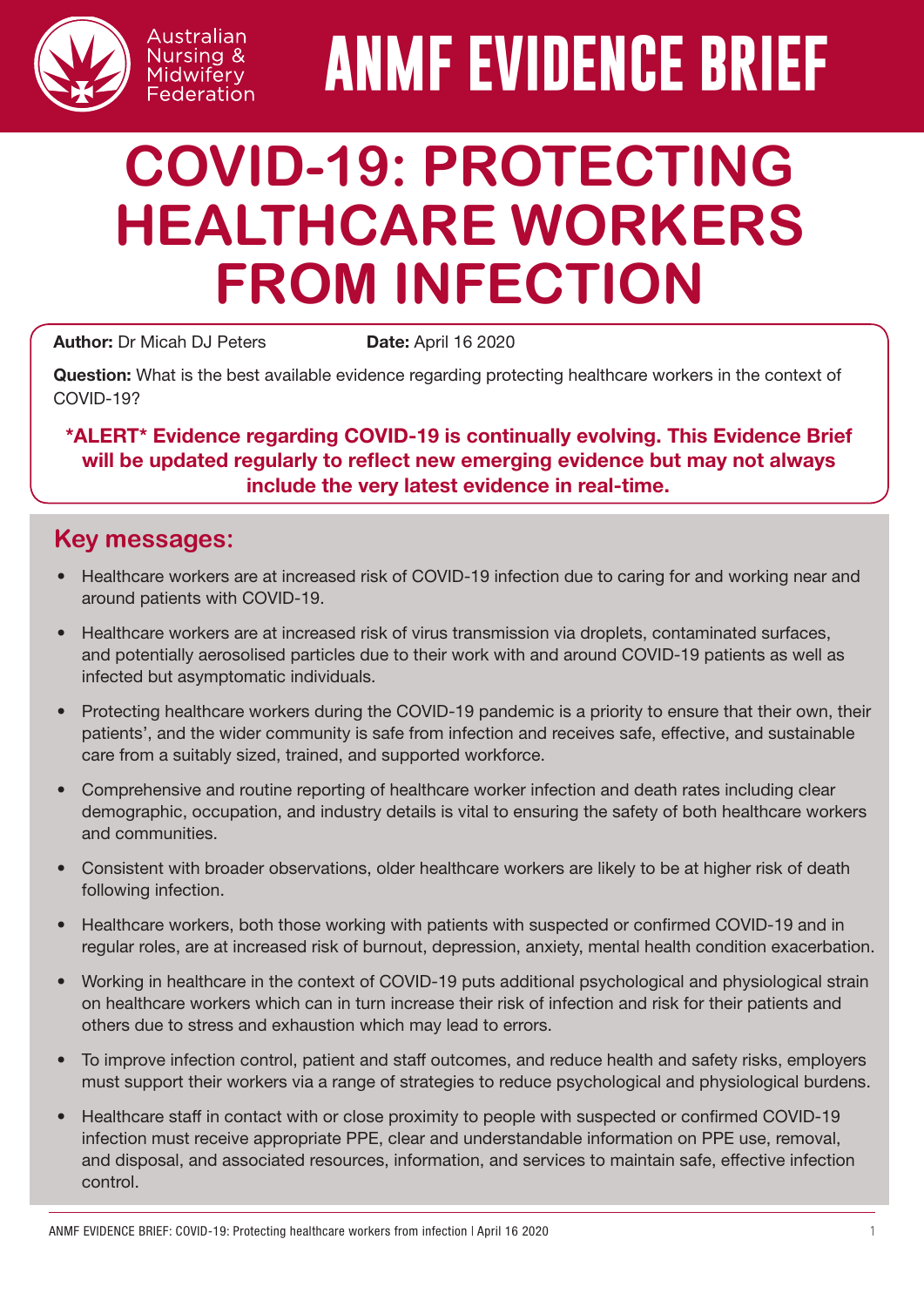# **Summary**

Background: COVID-19 (from 'severe acute respiratory syndrome coronavirus 2' (or 'SARS-CoV-2') is a newly discovered (novel) corona virus first identified in Wuhan, Hubei province, China in 2019 as the cause of a cluster of pneumonia cases.<sup>1</sup> Coronaviruses are similar to a number of human and animal pathogens including some of those which cause the common cold as well as more serious illnesses including severe acute respiratory syndrome (SARS/ SARS-CoV-1) and Middle East respiratory syndrome (MERS). Since discovery, COVID-19 has spread to many countries and was declared a pandemic by the World Health Organization (WHO) on 30 January 2020.<sup>2</sup> The most at-risk individuals of infection are those in close contact with patients with COVID-19 which includes healthcare workers.<sup>3</sup> Infection among healthcare workers has dire consequences; the risk of personal sickness and death, the risk of transmission to other patients – particularly vulnerable individuals such as older people and immunocompromised patients, other workers, and community members, and the risk of eroding the very workforce at the front line of fighting the pandemic across health, social, and aged care sectors.4

#### COVID-19 transmission

Based on currently available evidence, COVID-19 is transmitted via;<sup>3</sup>

- direct person-to-person contact,
- respiratory droplets >5-10 μm in diameter (e.g. from coughing and sneezing), and;
- indirect contact from touching infected environmental surfaces/formites and transferring viral particles to the mucosae or conjunctiva.

Droplet transmission, which most frequently occurs when a person coughs or sneezes, is a common form of transmission of respiratory disease including COVID-19. Secretions from the upper respiratory tract and lungs contain relatively high viral loads and thus put those in close contact with symptomatic patients, such as healthcare workers at potentially high risk of infection.<sup>5</sup> Further, as individuals may be infectious prior to the onset of symptoms or even not display symptoms at all, healthcare workers and others in close contact with these individuals may be infected by people who are unaware that they are ill.<sup>6,7</sup> Proper use of readily available personal protective equipment (PPE) both for healthcare workers and symptomatic patients along with proper cough and sneeze etiquette is vital to limit droplet transmission and infection of healthcare workers and others.

Surface contamination is also more likely to occur in areas where COVID-19 patients are cared for where symptomatic patients and clinical procedures can readily contaminate surfaces which can then result in infection or dispersal of viral particles to other areas where there are no known COVID-19 patients.<sup>8,9</sup> Contamination via contact with environmental surfaces is a high risk for healthcare workers who spend long hours in COVID-19 wards and nearby health and aged care environments. Without proper hand hygiene, environmental surface cleaning and decontamination, and correct use and disposal of PPE.

Recent studies have examined the potential for the COVID-19 virus to remain in the air and upon different environmental surfaces. Specific evidence for COVID-19 transmission is emerging and currently scant, particularly around the potential for airborne transmission.<sup>10</sup> The COVID-19 virus may be found in small, aerosolised particles,<sup>8</sup> but it is currently unknown whether these smaller particles pose an infection risk or how they move in the air under different conditions.<sup>10</sup>

A study conducted in intensive care units (ICU) and general wards (GW) in Wuhan tested air and surface samples (e.g. floors, computer mice, rubbish bins, doorknobs, and bedrails) for the presence of COVID-19 virus particles.<sup>8</sup> The investigators found that more samples from the ICU compared to the GW tested positive the presence of the virus. One hundred percent of floor samples from the pharmacy tested positive as well as half of the samples taken from the soles of ICU staff shoes.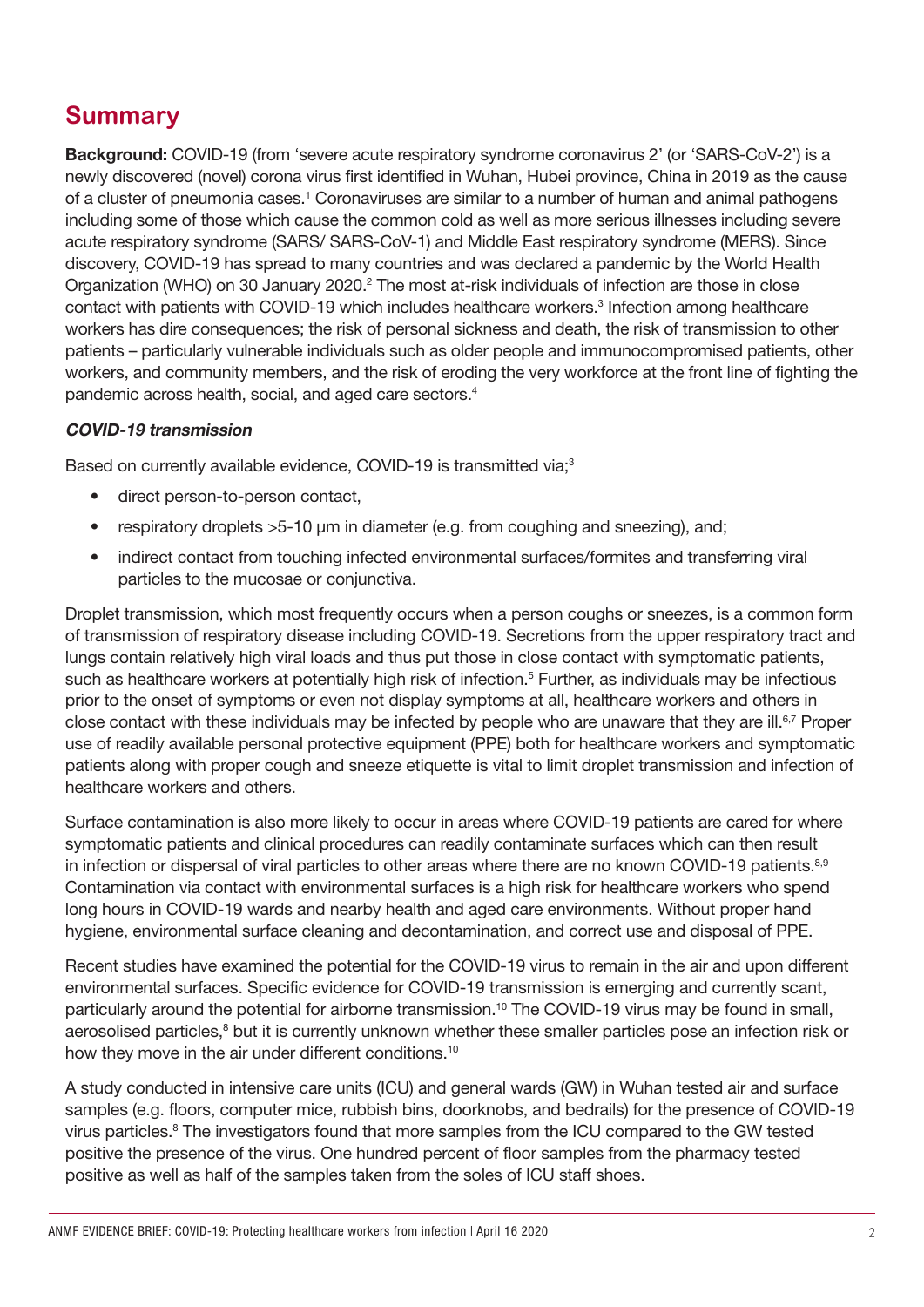These findings indicate that COVID-19 may be spread between floor surfaces to areas where there are no people with suspected or confirmed COVID-19 infection. Objects such as computer mice, rubbish bins, handrails, and doorknobs also tested positive for the presence of COVID-19, confirming that virus particles may be transferred between surfaces via direct contact. Air samples tested positive for the presence of COVID-19 particles with the most positive results obtained from samples taken from air closest to the patient with fewer positive samples obtained further away. Based on the findings of aerosol distribution, results indicate that COVID-19 virus particles may travel up to around four metres, however viability and infectious potential of the sampled particles could not be determined.<sup>8</sup>

Various clinical procedures can generate aerosolised particles which may lead to risk of infection.3 Exposure to aerosolised particles may include both those directly undertaking aerosol generating procedures, as well as those in close proximity (i.e. within around four meters) to where such procedures occur.<sup>8</sup> It is important to note however, that the risk posed by smaller aerosolised particles is currently unclear. Collection of respiratory specimens may also result in aerosol production including bronchoalveolar lavage and induced sputum for any patient (including asymptomatic) and any respiratory sample collection procedure with fever, breathlessness and/or severe cough.<sup>11</sup> Aerosolised particles may travel greater than one metre and potentially up to four meters, however the viability and infection risk of such particles is not yet known.<sup>8</sup>

#### Healthcare worker risks of infection

As they care for, work directly with, and are often more frequently and spend longer in close proximity to patients with suspected and confirmed COVID-19 infection and places where these patients are cared for, healthcare staff are at greater risk of infection themselves. In the United States, it is likely that the rates of infection (reported to be 9,282 between February 12 and April 9) and death (27 in the same period) among healthcare workers is far higher than reports currently suggest.<sup>12</sup> Due to uneven reporting nationally, these figures are likely to underrepresent the real toll on the United States' workforce (States with more comprehensive reporting figured around 11 percent of cases have been healthcare workers while States with poorer reporting only report around three percent).<sup>12</sup> The median age of healthcare workers who became infected was 42 years and 73 percent were female. Infected healthcare workers reported contact with COVID-19 patients in healthcare, household, and community settings which makes it difficult to establish exactly where sources of infection were. While most healthcare workers were not hospitalised, severe outcomes, including death, were reported among all age groups with the highest death rate occurring in the group aged 65 years or older (37 percent or 10 individual deaths).12 That death occurred more commonly in older people is consistent with broader epidemiological findings.<sup>13</sup>

As of March 8, 2020, of the 80,815 COVID-19 reported infections in China, more than 3000 infections occurred among medical staff.14 Caring for patients in the context of the COVID-19 pandemic is highly stressful for nurses where frequent changes of personal protective equipment (PPE), wearing PPE continuously without bathroom breaks, and hearing of cases where other healthcare workers have died following infection adds to mental and physiological strain including anxiety and insomnia.14,15 These burdens are cumulative and lead to increased stress and exhaustion which can result in nurses being less aware of their risk of exposure and to make mistakes such as incorrectly putting on or taking off PPE.<sup>14</sup> Supporting healthcare workers including nurses is vital in the context of COVID-19, in this paper, the hospital in Guangdong China had treated more than 35 confirmed cases of COVID-19 and more than 260 suspected cases with no reported staff infection.14 Strategies implemented to support this included; intense education and training for nurses, a scientific, reasonable shift schedule that was piloted and preferred by staff (sixhours of continuous work, with the next nursing shift overlapping by one hour at the end of shift), a rigorous infection control system, psychological counselling, and the avoidance of unnecessary contact.<sup>14</sup>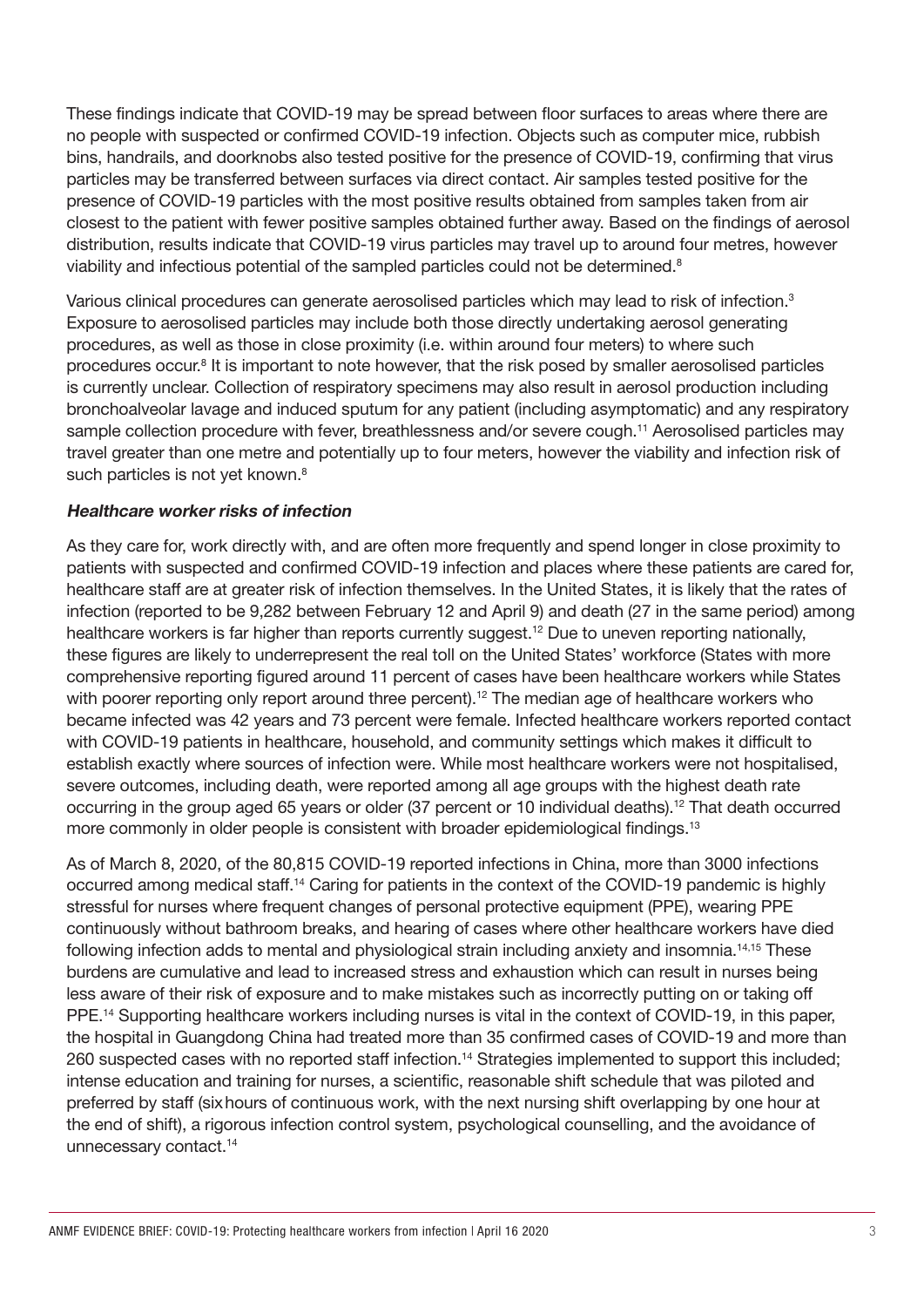#### Erosion of the workforce

The future resilience of many of the world's healthcare services depends heavily on having sufficient numbers of nurses who are adequately resourced to face the challenges of the COVID-19 pandemic both as healthcare workers and as community members.<sup>16</sup>

If health or aged care worker infection is suspected to have occurred, in many contexts, workers must then self-isolate and leave the workplace while tests can be conducted to confirm infection status.<sup>4</sup> This leaves the remaining staff further stretched to provide care to patients who are often also at increased risk of infection due to existing vulnerabilities such as advanced age, current health conditions, or immunocompromised status. Health and aged care workers may also not know if or when they have become infected.17 As a cornerstone of may sectors' responses to the COVID-19 pandemic, access to testing kits and rapid turnaround for results for priority populations including healthcare professionals is vital to quickly identify who has become infected so that they can be isolated and cared for if required.<sup>18</sup>

Nurses play an important role in infection prevention, infection control, isolation, containment, and public health. Working in the context of COVID-19 increases stress and interrelates with other factors such as working hours and anxiety.19 The COVID-19 pandemic has led to surges in exacerbation of existing mental health issues and new cases of depression and anxiety as well as a particular emotional and physical toll on healthcare workers.<sup>20</sup> Factors including resource limitations, longer shifts, disruptions to sleep and to work-life balance, and occupational hazards associated with exposure contribute to physical and mental fatigue, stress and anxiety, and burnout.<sup>20</sup> Burnout impacts upon healthcare staff even during normal operations. A study conducted in China found that doctors and nurses working in oncology reported higher levels of burnout than those working in the context of COVID-19.<sup>21</sup> This highlights that both COVID-19 and usual ward staff should be considered when policies and procedures to support the wellbeing of healthcare workers are developed.<sup>21</sup>

#### Healthcare worker safety: personal protective equipment

Personal protective equipment alone does not effectively protect staff. Correct and consistently applied hygiene and infection control methods, organisational and point of care risk assessment, engineering and system controls, administrative controls, and patient accommodation must be implemented in tandem for PPE to be effective.<sup>22</sup> Access to PPE is an essential part of ensuring healthcare worker safety. In Italy, an insufficient supply of PPE to frontline workers has contributed greatly to figures that healthcare workers make up 9% of the nation's COVID-19 cases (at least 2,609 individuals).<sup>4</sup> Out of Spain's approximately 94,400 confirmed coronavirus cases, over 9,400, almost 15 percent are healthcare workers.<sup>23</sup>

Healthcare staff must have both access to appropriate PPE and receive information and training regarding how to correctly put on (don), take off (doff), and dispose of PPE. Correct fitting, use, and disposal of PPE is essential to safe, effective infection prevention and control activities in the context of responding to COVID-19.<sup>22,24</sup> Currently, many jurisdictions globally are facing limitations in terms of access to PPE, so correct, rational use is vital.<sup>22</sup>

The WHO highlights that PPE is only effective when adopted within the setting of a range of infection control measures including:<sup>22</sup>

- Administrative controls and measures that ensure resources, access, testing, policies, placement of patients, triage, adequate staff-to-patient ratios, and training.
- Environmental and engineering controls that aim to reduce pathogen spread and contamination of surfaces and objects through ensuing adequate space and human distance, ventilation, and isolation rooms for patients with suspected or confirmed infection.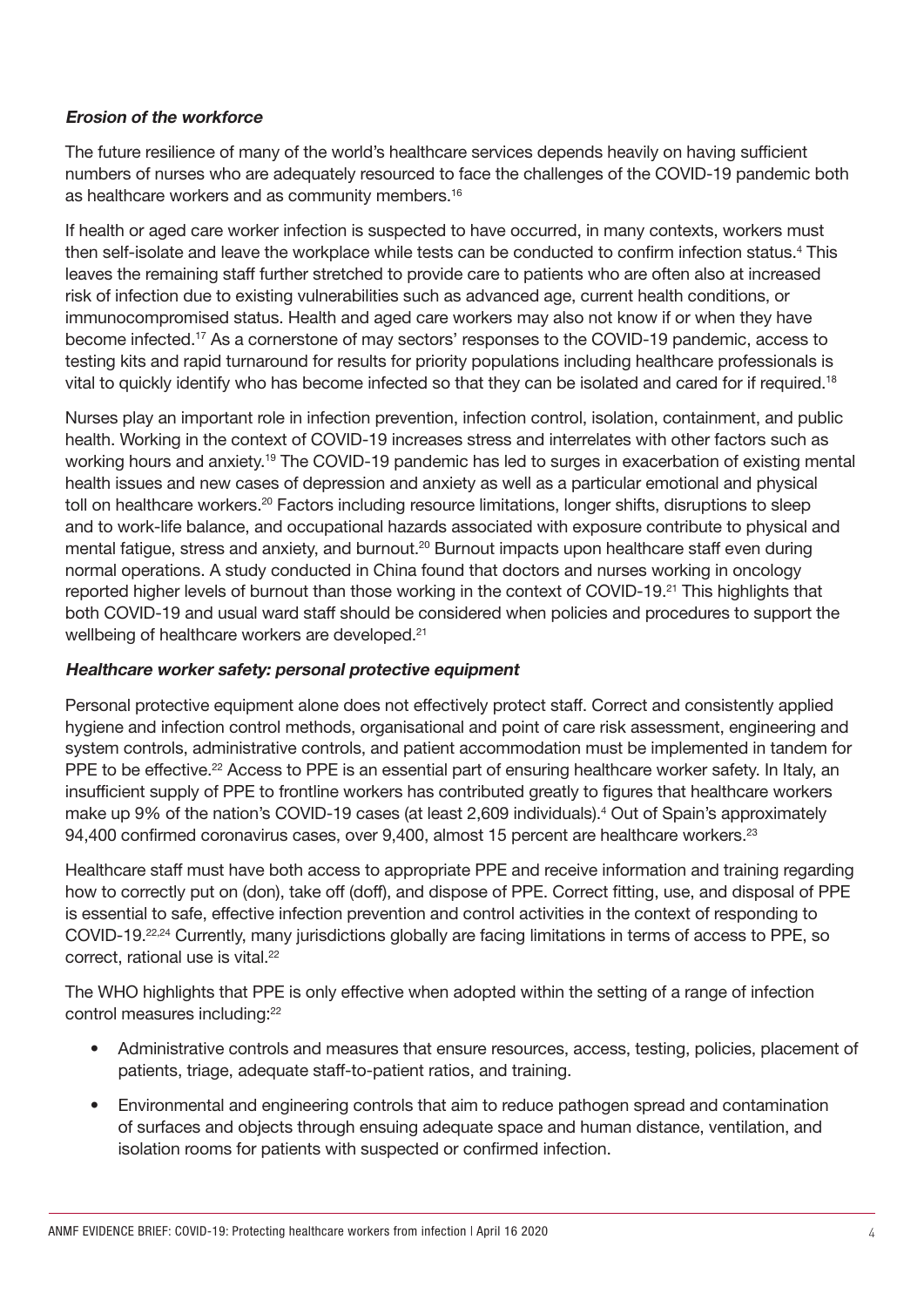Consistent with many international guidelines including current Australian recommendations, the WHO recommends rational use of PPE and urges precautions for droplet and contact transmission in the setting of caring for people with COVID-19 and airborne precautions in settings when aerosols may be generated.<sup>3</sup> Recommendations are however not completely consistent across all jurisdictions, with the US Centers for Diseases Control and Prevention (CDC) and the European Centre for Disease Prevention and Control, recommending airborne precautions for any situation involving the care of COVID-19 patients.<sup>25,26</sup>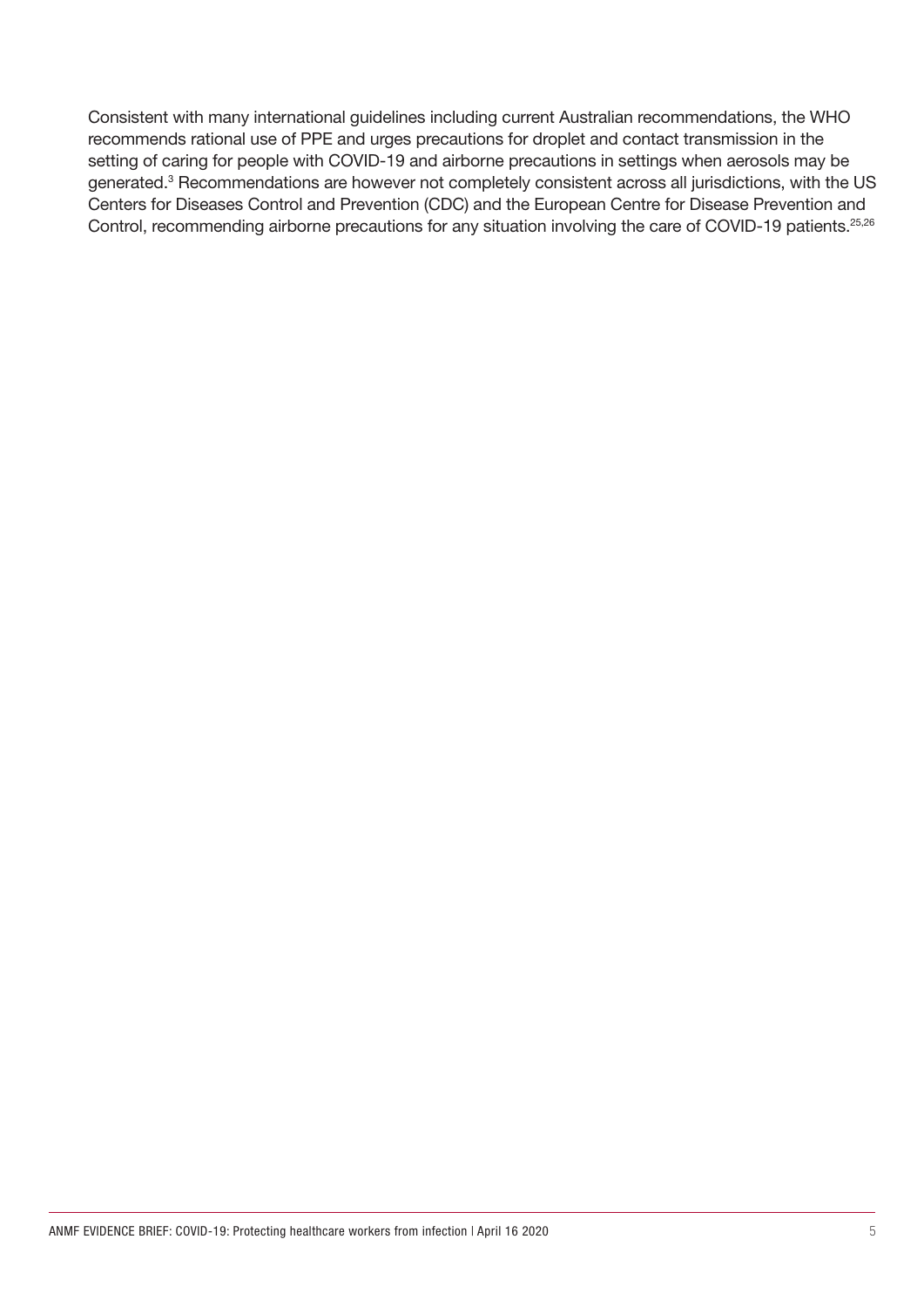## **References**

- 1. World Health Organization. Rolling updates on coronavirus disease (COVID-19). 2020. [https://www.who.int/](https://www.who.int/emergencies/diseases/novel-coronavirus-2019/events-as-they-happen) [emergencies/diseases/novel-coronavirus-2019/events-as-they-happen](https://www.who.int/emergencies/diseases/novel-coronavirus-2019/events-as-they-happen) (accessed 25 Mar 2020).
- 2. World Health Organization. Director-General's remarks at the media briefing on 2019-nCoV on 11 February 2020. 2020. [https://www.who.int/dg/speeches/detail/who-director-general-s-remarks-at-the-media-briefing-on-2019](https://www.who.int/dg/speeches/detail/who-director-general-s-remarks-at-the-media-briefing-on-2019-ncov-on-11-february-2020) [ncov-on-11-february-2020](https://www.who.int/dg/speeches/detail/who-director-general-s-remarks-at-the-media-briefing-on-2019-ncov-on-11-february-2020) (accessed Mar 25 2020).
- 3. World Health Organization. Scientific Brief: Modes of transmission of virus causing COVID-19: implications for IPC precaution recommendations. 29 Mar 2020. [https://www.who.int/news-room/commentaries/detail/modes](ttps://www.who.int/news-room/commentaries/detail/modes-of-transmission-of-virus-causing-covid-19-implications-for-ipc-precaution-recommendations)[of-transmission-of-virus-causing-covid-19-implications-for-ipc-precaution-recommendations](ttps://www.who.int/news-room/commentaries/detail/modes-of-transmission-of-virus-causing-covid-19-implications-for-ipc-precaution-recommendations) (accessed 5 Apr 2020 2020).
- 4. International Council of Nurses. High proportion of healthcare workers with COVID-19 in Italy is a stark warning to the world: protecting nurses and their colleagues must be the number one priority. 2020. [https://www.icn.ch/](https://www.icn.ch/news/high-proportion-healthcare-workers-covid-19-italy-stark-warning-world-protecting-nurses-and) [news/high-proportion-healthcare-workers-covid-19-italy-stark-warning-world-protecting-nurses-and](https://www.icn.ch/news/high-proportion-healthcare-workers-covid-19-italy-stark-warning-world-protecting-nurses-and) (accessed 16 Apr 2020).
- 5. Wölfel R, Corman VM, Guggemos W, et al. Virological assessment of hospitalized patients with COVID-2019. Nature 2020.
- 6. Bai Y, Yao L, Wei T, et al. Presumed Asymptomatic Carrier Transmission of COVID-19. Jama 2020.
- 7. Rothe C, Schunk M, Sothmann P, et al. Transmission of 2019-nCoV Infection from an Asymptomatic Contact in Germany. New England Journal of Medicine 2020; 382(10): 970-1.
- 8. Zhen-Dong G, Zhong-Yi W, Shou-Feng Z, et al. Aerosol and Surface Distribution of Severe Acute Respiratory Syndrome Coronavirus 2 in Hospital Wards, Wuhan, China, 2020. Emerging Infectious Disease journal 2020; 26(7).
- 9. van Doremalen N, Bushmaker T, Morris DH, et al. Aerosol and Surface Stability of SARS-CoV-2 as Compared with SARS-CoV-1. New England Journal of Medicine 2020.
- 10. Asadi S, Bouvier N, Wexler AS, Ristenpart WD. The coronavirus pandemic and aerosols: Does COVID-19 transmit via expiratory particles? Aerosol Science and Technology 2020: 1-4.
- 11. Australian Government Department of Health. Interim advice on non-inpatient care of persons with suspected or confirmed Coronavirus Disease 2019 (COVID-19), including use of personal protective equipment (PPE): Australian Government Department of Health, 2020.
- 12. United States Centers for Disease Control and Prevention. Characteristics of Health Care Personnel with COVID-19 — United States, February 12–April 9, 2020. MMWR Morb Mortal Wkly Rep 2020.
- 13. Borges do Nascimento IJ, Cacic N, Abdulazeem HM, et al. Novel Coronavirus Infection (COVID-19) in Humans: A Scoping Review and Meta-Analysis. Journal of clinical medicine 2020; 9(4).
- 14. Huang L, Lin G, Tang L, Yu L, Zhou Z. Special attention to nurses' protection during the COVID-19 epidemic. Critical Care 2020; 24(1): 120.
- 15. Lai J, Ma S, Wang Y, et al. Factors Associated With Mental Health Outcomes Among Health Care Workers Exposed to Coronavirus Disease 2019. JAMA network open 2020; 3(3): e203976.
- 16. Catton H. Global challenges in health and health care for nurses and midwives everywhere. International nursing review 2020; 67(1): 4-6.
- 17. Asadollahi-Amin A, Hasibi M, Ghadimi F, Rezaei H, SeyedAlinaghi S. Lung Involvement Found on Chest CT Scan in a Pre-Symptomatic Person with SARS-CoV-2 Infection: A Case Report. Tropical medicine and infectious disease 2020; 5(2).
- 18. Cheng MP, Papenburg J, Desjardins M, et al. Diagnostic Testing for Severe Acute Respiratory Syndrome-Related Coronavirus-2: A Narrative Review. Ann Intern Med 2020.